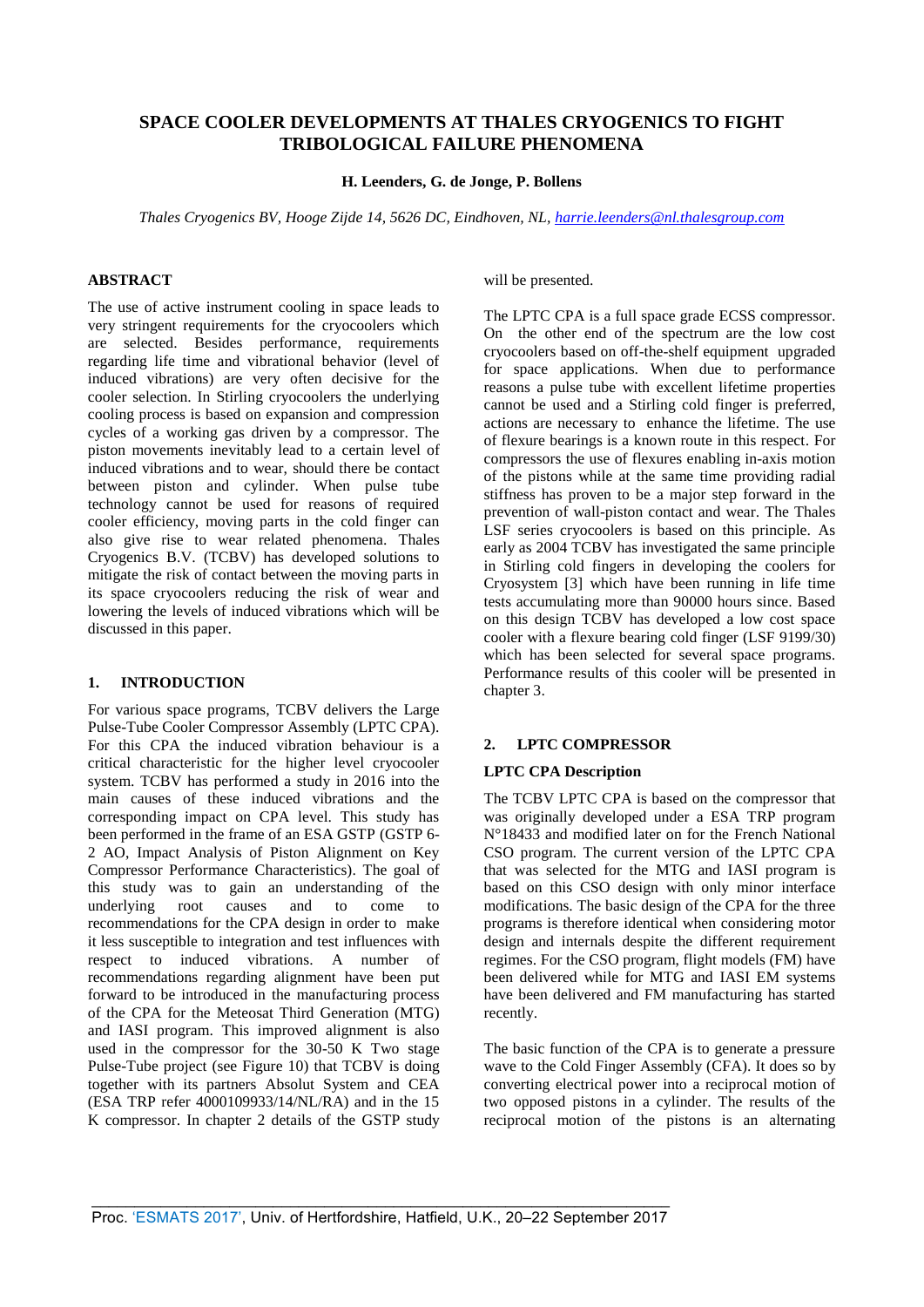compression and expansion of the working gas (helium), see [Figure 1.](#page-1-0)



*Figure 1: CPA Basic Function*

<span id="page-1-0"></span>The CPA [\(Figure 2\)](#page-1-1) together with the Cooler Drive Electronics (CDE) and the CFA make up the cryocooler unit (CCU) [\(Figure 3\)](#page-1-2).



*Figure 2: Current compressor Assembly (CPA)*

<span id="page-1-1"></span>The design of the CPA is such that the movements of the dual opposed pistons cancel out vibrations to a large extent. To make maximum use of this benefit, during the design phase it was chosen to have motors which can be mounted and dismounted on the centre part by using bolts and C-seals. This allows to optimize the CPA for induced vibrations by manufacturing motors in a batch and selecting a pair with optimum induced vibration behaviour by a matching effort.



*Figure 3: ALAT CCU [Courtesy: ALAT website]*

<span id="page-1-2"></span>The moving part of the linear motor  $-$  consisting of the piston, piston flange, and magnet assembly – is suspended between two flexure bearing packs on each end of the motor, see [Figure 4.](#page-1-3) These flexure packs ensure the positioning and alignment of the piston in the cylinder. The two flexure bearings give a definite

stiffness in axial direction and a near-infinite stiffness in the radial direction. That allows a purely axial, contactless, motion of the piston.



*Figure 4: CPA Motor cross-section*

<span id="page-1-3"></span>The alignment of the piston in the cylinder is done by a micro precision machined alignment profile on the piston liner which centers the piston with respect to the motor cylinder, when the piston is positioned into the motor. The alignment profile is designed in such a way, that after the piston is aligned and fixated, it can wear away during run-in and early operation of the CPA, so that ideally the piston runs in contactless motion afterwards.

The LPTC CPA is a tightly toleranced and aligned system, which allows for minimal contact between the piston and motor cylinder. However one of its main disadvantages is that it is still a system which for the positioning of the cylinder relies on some initial contact between piston liner and cylinder. As a result of this, some wear, friction and induced vibrations are inherently present in the CPA in case a small deviation of the achieved alignment is present.

Recently, the original design choice for the LPTC CPA has been put to discussion in the MTG program. This is linked to the observation of high sensitivity of the design to changes in friction and levels of induced vibrations as a result of assembly steps or thermal and environmental stress during MAIT. Furthermore a sensitivity to orientation with respect to gravity has been noticed. To mitigate these effects TCBV has performed a study related to CPA induced vibrations and its sensitivities, which is further discussed in the next section.

# **CPA Induced Vibrations Study**

The study TCBV has performed on the existing LPTC design was based on the following steps: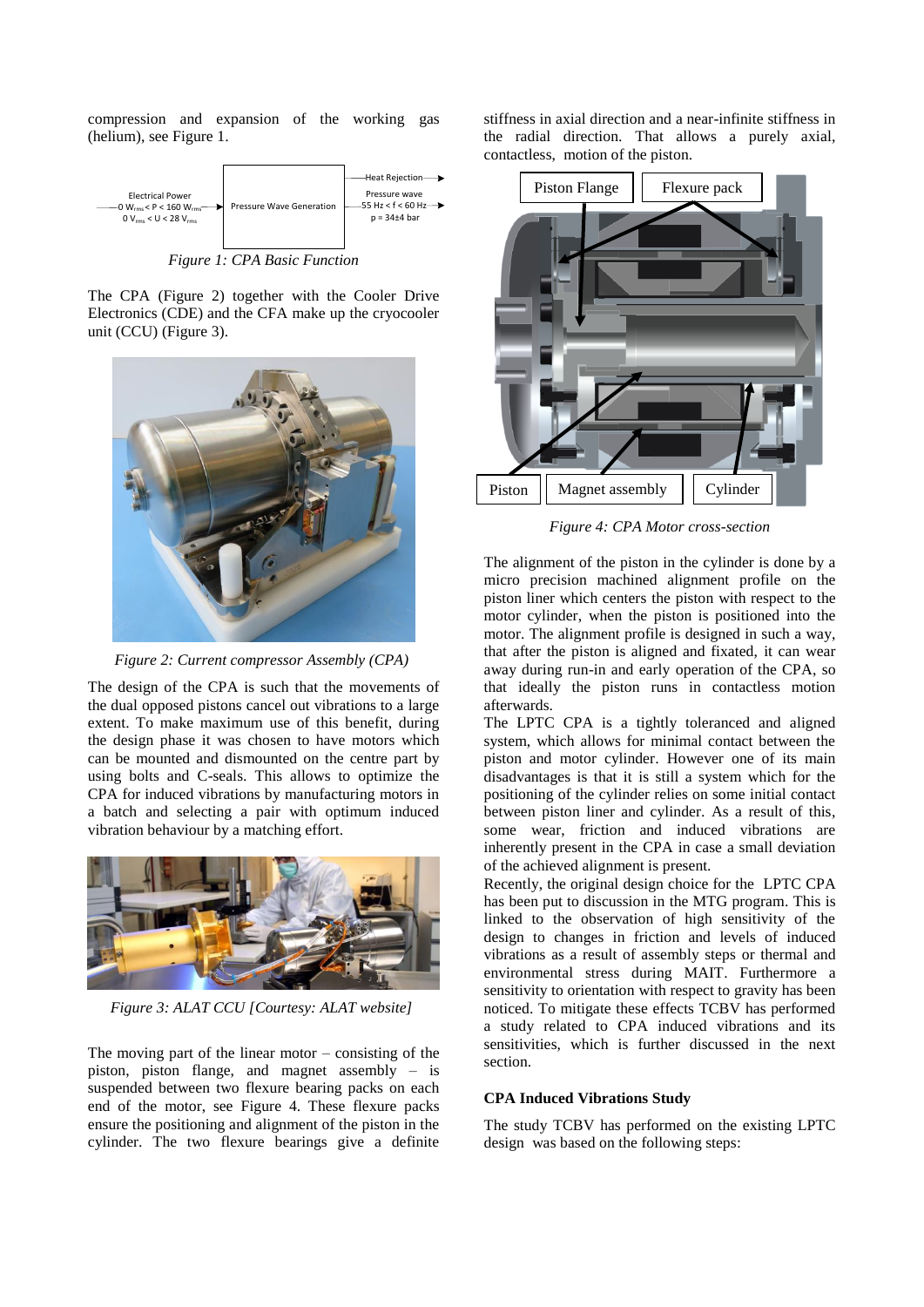- **Step 1:** Identify main influence factors for induced vibrations within the CPA;
- **Step 2:** Quantify their contribution to the overall CPA induced vibrations by means of analyses or tests;
- **Step 3:** Define a set of recommendations for improvement, which can be either process or design related.

Axial vibrations can be reduced by electronic active vibration reduction (AVR). Thus transversal vibrations are the main concern since they cannot be reduced by AVR.

# Step 1 - Identify:

In order to determine the different factors with respect to the LPTC CPA induced vibrations six main influence factors were identified:

- Misalignment of the piston w.r.t cylinder;
- Misalignment of various parts of the magnet circuit;
- Over-constraintness of the suspension mechanism (flexure packs);
- Relative misalignment of the two motors;
- Gas dynamics induced vibrations;
- Differences between motor characteristics.

For each of these factors, Ishikawa (fishbone) diagrams were generated to identify the underlying factors with respect to design, process, workmanship, etc. which can contribute to the above mentioned six main influence factors.

A set of tests and analyses was identified to determine the impact of the various influence factors.

This was done by:

1

- Analysis of heritage measurement data;
- Detailed analysis of the design by means of finite element and tolerance analysis;
- Tests on breadboard level;
- Tests on CPA level.

Friction and ring down<sup>1</sup> test results at different temperatures, at different working pressures (CPA filling pressure) and at different CPA orientations have been analysed. Furthermore friction and ring down test results have been analysed before and after important assembly steps, such as welding or after mounting the motors on the centre part by using a C-seal.

Finite Element Analyses (FEA) were performed to analyse magnetic circuit sensitivity, analyse impact of flexure pack over-constraintness, analyse flexure pack rotation during stroke (piston movement), and perform modal analysis to analyse structural modes and the measured higher harmonics of the CPA. In addition a detailed tolerance stack analysis was performed in order to determine impact on motor concentricity as a result of the worst case stacked tolerance of the underlying individual piece parts.

Concerning the flexure pack, breadboard measurements on part and subassembly level were performed to verify the impact of the over-constraintness as determined by analysis. Other tests on breadboard level were done to determine the impact on concentricity as result of bonding steps during assembly such as welding processes and curing of glue.

Tests on CPA level consisted mainly of induced vibrations<sup>2</sup> measurements and determining the impact of misalignment between the two motors with respect to CPA induced vibrations behaviour. The first tested configuration was placing shims on one side between the motor and the centre part in order to place the connecting motor flange under a slight angle with respect to the centre part interface plane. The second configuration was placing one motor slightly out of center of the centre part interface plane, so that the piston axes of both motors are slightly off-set from each other.

# Step 2 - Quantify:

From the various friction ring down test results analyses the main finding was that at low temperature the CPA shows an increase in friction, which confirms the susceptibility of the CPA with respect to friction and corresponding vibrations as result of thermal environmental stress.

On the other hand at high temperature no significant changes in friction behaviour were observed. This can clearly be seen from the difference in measured ringdowns at -30°C and +60°C. The nominal specification is minimal 10 ringdowns, which is achieved at the high temperature, but not at the cold temperature, see [Figure 5](#page-3-0) and [Figure 6.](#page-3-1)

The tests on CPA level with intentionally misaligned motors did not lead to any major findings. In order to observe significant impact, misalignments larger than the worst case tolerance were necessary.

<sup>1</sup> Friction and ring down tests are used to determine the friction between the CPA piston and cylinder in which it moves in a qualitative and quantitative manner.

 2 Induced vibrations for the LPTC CPA are measured on a customer furnished device called "Kistler table". During this measurement the exported or induced vibrations of the CPA are measured with the CPA in horizontal orientation in X-, Y-, Z-direction. The vibrations are measured as forces for the first harmonic (H0) and the seven following higher harmonics.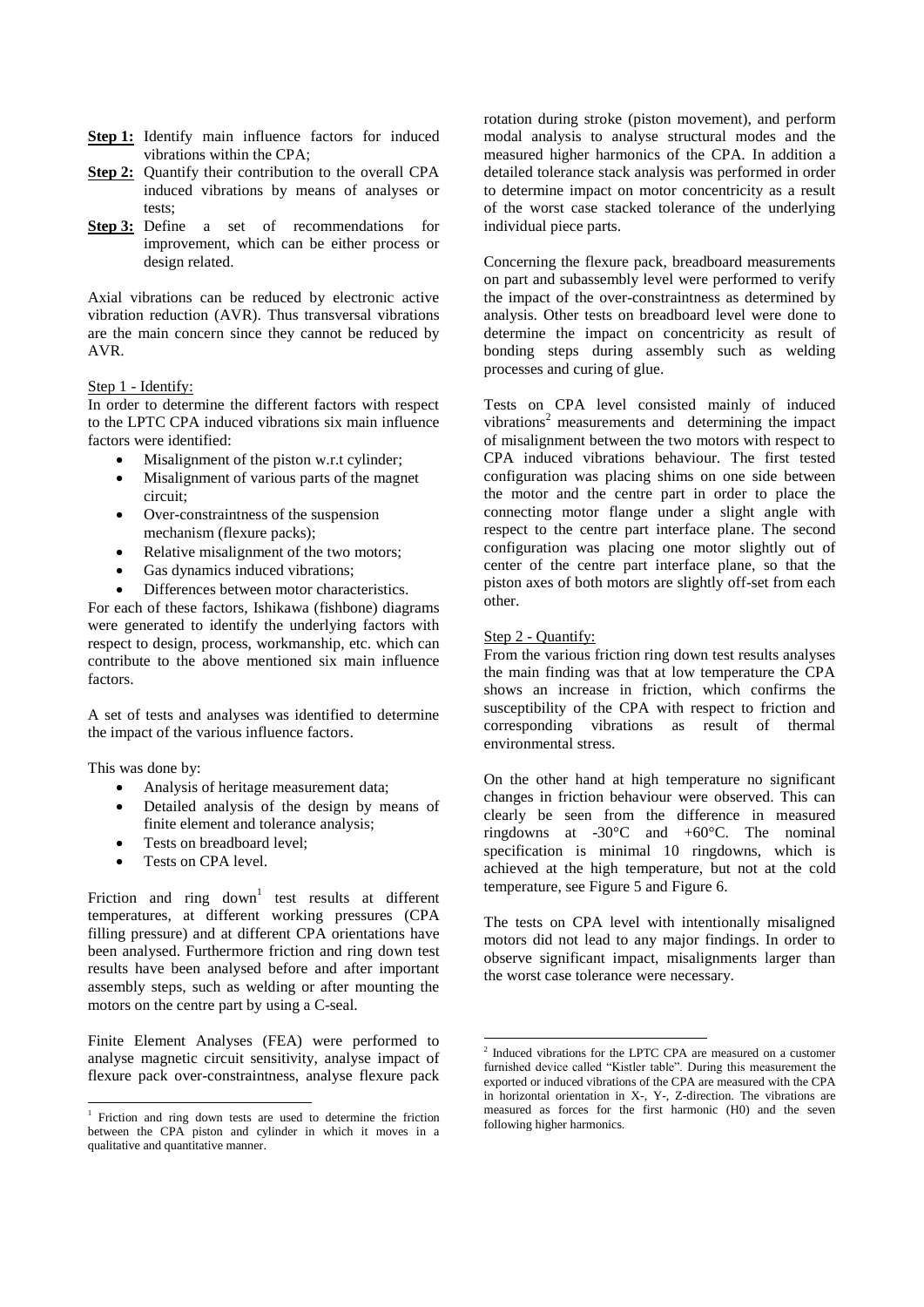

*Figure 5 : Ringdown -30*<sup>⁰</sup>*C. Left : 6 Right : 6* 

<span id="page-3-0"></span>

<span id="page-3-1"></span>*Figure 6 : Ringdown 60*<sup>⁰</sup>*C. Left : 11 Right : 12* 

An analysis that provided major insights in the induced vibration sensitivity of the CPA was the tolerance stack analysis. This analysis showed that a significant worst case stacked tolerance of 0.13 mm at location of the end plate flexure pack can occur as a result of the individual tolerances on the motor piece parts; the summation of these tolerances obtained by stacking the individual tolerance values according to the logic as indicated by the red arrows in [Figure 7.](#page-3-2) At the location of this stacked tolerance the piston flange and piston are connected to the motor moving mass. So in case the worst case stacked tolerance in the order of tenths of millimeters materializes, it will have a direct impact on the alignment of the piston in the cylinder since piston alignment accuracy is in the order of micrometers. This impact can therefore lead to increased friction and induced vibrations on CPA level.

In case that this stacked worst case tolerance can be reduced the impact on the piston alignment can be significantly reduced.

Furthermore from this analysis it was concluded that the piston which is aligned with the micro precision machined alignment profile [\(Figure 8\)](#page-3-3), could be integrated in the cylinder under a slight angle instead of centered all along its axis in the cylinder. After alignment the alignment profile is designed such to wear away during run-in and early CPA operation. However

in the case of the piston under an angle, the alignment profile might only wear away on two opposing sides on the piston instead, see [Figure 8.](#page-3-3)



*Figure 7: Tolerance stack analysis logic*

<span id="page-3-2"></span>

Piston with aligned in cylinder Piston under angle worn away at two sides

# <span id="page-3-3"></span>*Figure 8: Schematic of motor cylinder with piston alignment profile*

It was found that there is a significant influence of the welding on the concentricity of the LPTC CPA motor. This non-concentricity of the motor can be avoided by reducing the non-symmetric weld overlap of the structural EB welds of the motor. By reducing the overlap of the weld, the influence of the weld on motor concentricity was reduced by a factor of 4, meaning that a correction on motor non-concentricity could be achieved.

Adhesive bonding breadboard sample tests showed that curing of the glue can have an impact on the concentricity of the parts which are bonded together. By varying the temperatures at which the glue cures different results could be achieved. By curing a glue at 50 °C or 100 °C, concentricity displacements of 0.02 mm and 0.03 mm respectively were observed. Furthermore from additional tests it was shown that approximately half of these concentricity displacements was caused by the glue curing and other half by handling between gluing and curing.

#### Step 3 – Recommendations:

The main points for improvement were related to the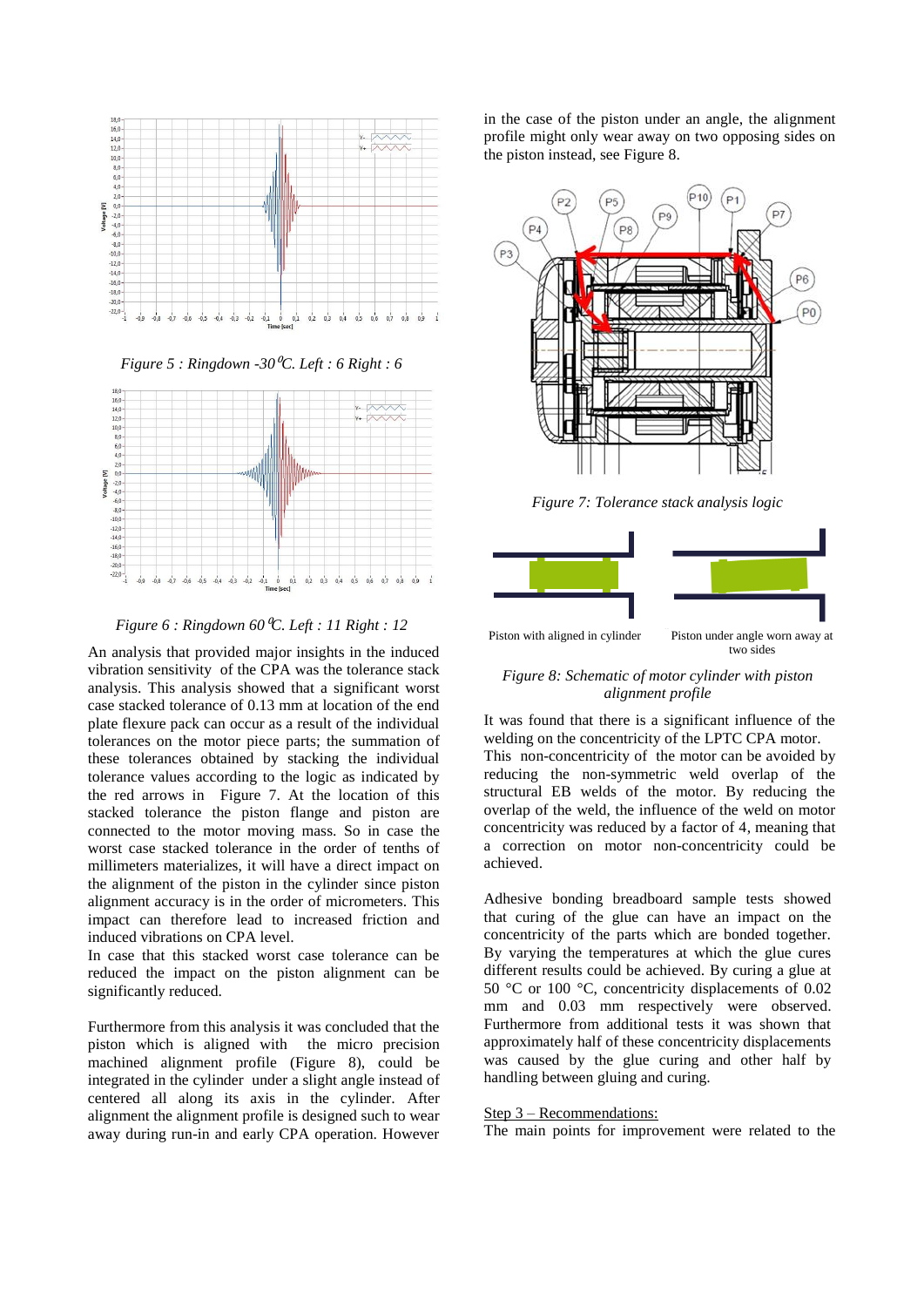fact that:

- The current piston alignment method from a design point of view is very susceptible for friction as a result of MAIT influences;
- The concentricity of the motor can be improved by improved weld processes, glue processes and improved assembly tooling;
- Piston alignment can be improved by reducing the worst case stacked tolerance.

To study the influence of the factors above, it was decided to build a LPTC CPA engineering model which includes an improved contactless piston alignment method. Explanation on this alignment method and the test results are provided in the next section.

## **Contactless Piston Alignment CPA EM Test Results**

The alignment method presently used in the LPTC compressor is based on a micro precision machined alignment profile on the piston surface, which is designed to wear away during CPA run-in and early operation. In the optimised piston alignment method the alignment is performed with removable spacers, which can be removed before burn-in instead of an integral alignment profile. The spacer is positioned between the piston and cylinder wall at a few locations, see the schematic representation in [Figure 9.](#page-4-1) In this way the piston is centered in the motor cylinder in a similar manner as with the alignment profile on the piston surface. Once the piston is bonded to the piston flange and thus fixated, the spacers are removed, which leaves a well aligned piston, which really moves contactless with respect to the cylinder wall, see [Figure 9.](#page-4-1)

Friction and thus wear effects are significantly reduced with a higher robustness against manufacturing steps and environmental stresses. This is caused by the fact that in the contactless alignment method a constant gap exists after alignment, whereas in the original configuration this gap was highly dependent on the wear pattern of the alignment profile on the piston surface.

An engineering model LPTC CPA, equipped with the contactless piston alignment method was built to validate the different improvements and to prove robustness of this contactless piston alignment method against environmental stresses and to characterize its performance on LPTC CPA level.



<span id="page-4-1"></span>*Figure 9: Schematic of motor cylinder with contactless alignment piston.*

The model was subjected to a test campaign, which tested performance characteristics, such as pressure wave, friction ring down and induced vibration, followed by mechanical and thermal environmental testing. Afterwards the performance measurements were repeated.



*Figure 10: 30/50K CryoCooler Unit*

<span id="page-4-0"></span>From the test results it is concluded that the contactless alignment method meets the MTG performance criteria, and the performance results are in line with earlier results obtained with a new alignment 'proof of principle' model.

The same method of alignment is used for the compressor of the 30-50K program. In this ESA TRP program (refer 4000109933/14/NL/RA) a Two stage Pulse-Tube cooler is developed together with partners Absolut System and CEA (ESA TRP refer 4000109933/14/NL/RA), see [Figure 10.](#page-4-0) Here similar improved behaviour is observed with regards to friction and induced vibration results.

The contactless alignment engineering model shows the required robustness against the MTG environmental specifications. Thermal tests have been performed at qualification levels (4 thermal vacuum cycles from - 50°C to +91°C). Both sine and random vibration test have been performed in ProtoFlight Model (PFM) approach (qualification levels at respectively acceptance sweep level and acceptance duration level).

Furthermore there is no impact on the performance of the improved alignment CPA due to the environmental vibration tests and the thermal vacuum cycling tests. This is illustrated by [Figure 11,](#page-5-0) [Figure 12](#page-5-1) and [Figure](#page-5-2)  [13.](#page-5-2) [Figure 11](#page-5-0) shows the pressure wave pre and post environmental testing. The pressure wave is the main output to be generated by the CPA and therefore one of the main performance parameters of the CPA to monitor its health. It can be seen that the results clearly overlay each other and do not show significant differences.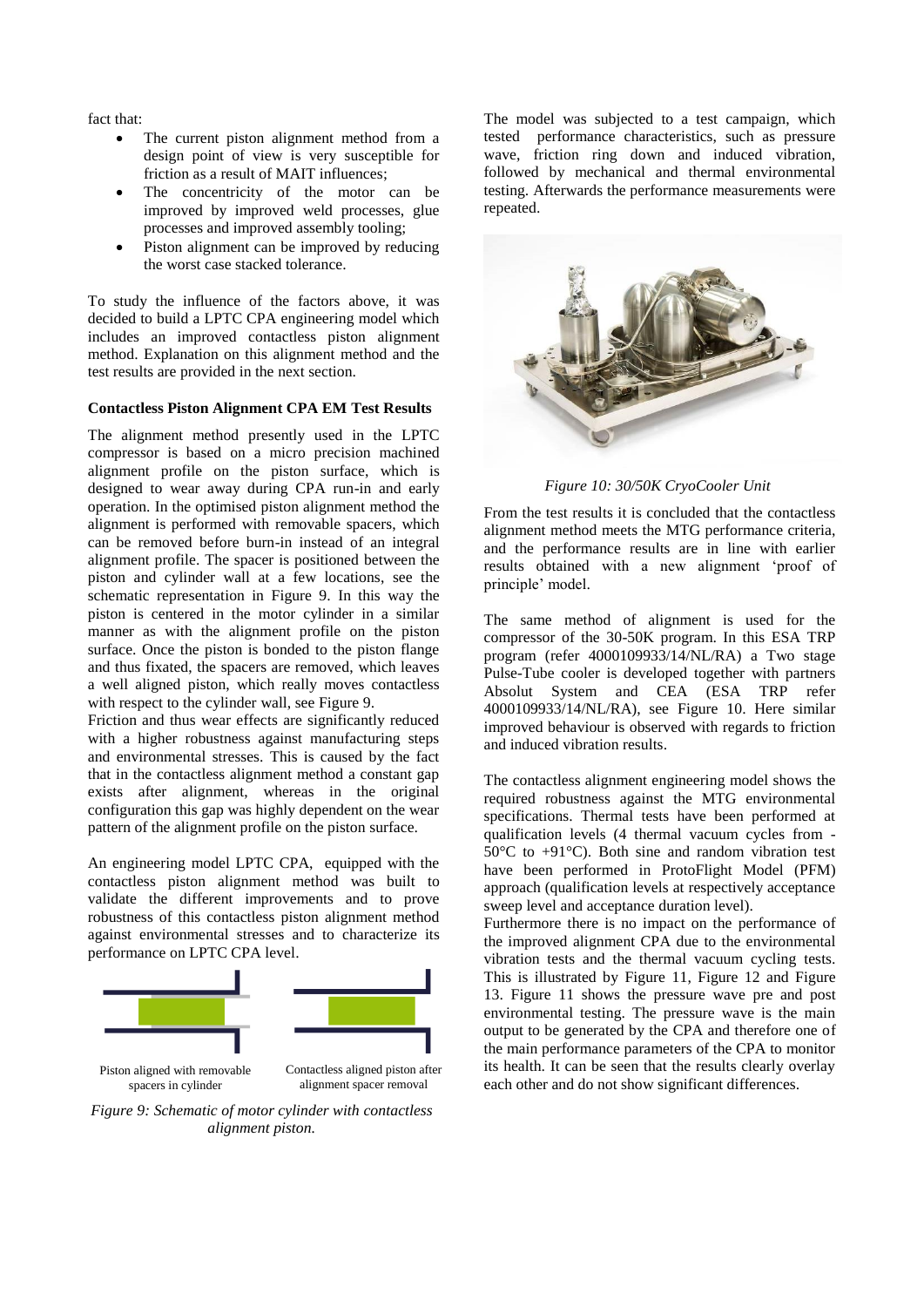

<span id="page-5-0"></span>*Figure 11: Pressure wave measurement pre and post environmental test*

In addition the measured induced vibration test results and ring down test results show that the contactless piston alignment engineering model is not affected by the environmental tests performed during the test campaign. Both the ring down and induced vibration measurements are direct indicators for the piston alignment of the CPA and the presence of sliding contact. When comparing the ring down measurement results and induced vibration in piston axis measurements pre- and post environmental tests in [Figure 12](#page-5-1) and [Figure 13,](#page-5-2) it is observed that no significant differences have occurred.



Y-Axes Ring-down at 20°C pre environmental test; Left : 12 Right : 12.



Y-Axes Ring-down at 20 °C post environmental test; Left : 12 Right : 12.

<span id="page-5-1"></span>*Figure 12: Ring down measurement pre and post environmental test*





**Induced vibrations post environmental test;**

ŧ

<span id="page-5-2"></span>*Figure 13: Induced vibrations measurement in piston axis at 160Wpre and post environmental test. <sup>3</sup>*

### **Design and Process Improvements for LPTC CPA**

Based on the EM test results and the findings as discussed in the step 2 section, recommendations to improve manufacturing processes and the CPA design have been proposed. These recommendations do not impact form, fit, function of the CPA and are currently under qualification to be implemented in the LPTC CPA for both the MTG and IASI programs.

Another significant improvement that is made on the CPA is the reduction of the worst case stacked tolerance at the location of the end plate flexure pack which directly connects to the piston flange and piston. This is done by improving the concentricity of motor itself and by improving the concentricity of flexure pack subassembly. The motor concentricity itself is improved by applying the optimized weld processes which allow for adjustable weld overlap in order to control motor concentricity. The flexure pack concentricity is improved by improvement of tooling for flexure pack assembly and post machining.

A third major improvement is that due to the different

 $\frac{1}{3}$ Piston axis induced vibrations for the contactless piston alignment engineering model are relatively high between 4 and 8 N over the entire frequency range. The reason for this is that the motors on this CPA were not matched from a larger motor pool as is done for flight manufacturing in order to optimize induced vibration performance.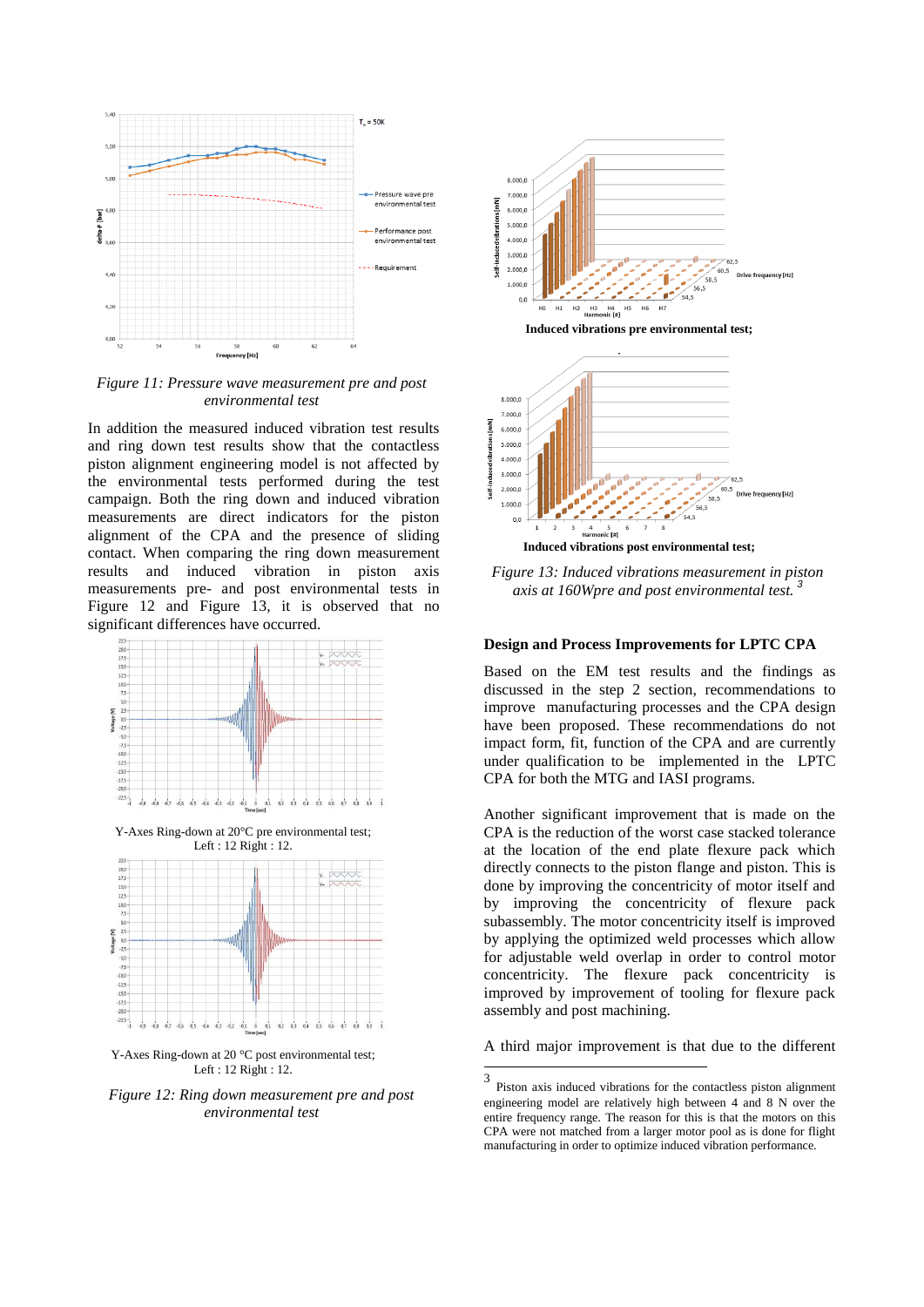parts geometry it is now possible to measure the concentricity of the piston flange with respect to the motor cylinder along the motion axis of the piston. This enables a measurement to verify the impact of the worst case stacked tolerance at the end plate flexure pack and determine its impact on the motion axis of the piston with respect to the motor cylinder thus determining initial piston alignment. Corrective measures can be taken at this point by simply removing the piston assembly and re-installing these parts. With the old alignment method such a measurement is not possible.

So to summarize, by implementing these measures the LPTC CPA will become less susceptible for initial wear, friction, and induced vibration effects, but also during the MAIT and its lifetime.

# **3. LSF9199/30 COOLER**

The LSF9199/30 cryocooler is developed as an efficient low cost Stirling cryocooler for space applications building on civil heritage. For the space market additional qualification testing and inspection steps during manufacturing are added. One of the key life time enhancing design alterations compared to conventional civil siblings of this type of cryocooler is the use of flexures in the Stirling cold finger.

The LSF9199/30 is designed as a cost efficient cooler for GEO-synchronous space applications with a design which on the one side meets high performance requirements and on the other side approaches the high reliability over lifetime of a pulse-tube solution.

## **Product Development and Key Design Decisions**

The compressor which was selected for the LSF 9199/30 cooler is based on the Linear Stirling Flexure (LSF) compressor series. This compressor is known for its reliability and is an available of the shelf product for both civil and military applications.

The requirement specification and design objectives resulted in the conclusion that a pulse-tube cooler was not a feasible option so a Stirling cold finger cooler was required.

To cope with the reliability over lifetime requirement a convential Stirling cold finger could not be used. It was decided to use a flexure-bearing cold finger as previously developed for the Cryosystem program [\[3\]](#page-7-0), see [Figure 14.](#page-6-0) This LSF9330 type cooler has been running in life time tests since over 10 years. and has successfully accumulated more than 90000 hours.

A cold finger with a flexure bearing will provide both axial and radial stiffness, avoiding contact between the displacer and cold finger wall. It therefore enables compliance to the requested lifetime. The induced vibration design requirements can be met with this design. An active or passive balancer could even further improve the vibrational behaviour. In [Figure 15](#page-6-1) a photo of the LSF9199/30 flexure-bearing cold finger is provided.



*Figure 14: LSF9330 Originally developed for the Cryosystem Program.*

<span id="page-6-0"></span>For both the compressor and cold finger, the selected materials are screened to assess compliance to the space environmental requirements.



*Figure 15: LSF9199/30 Flexure cold finger.*

<span id="page-6-1"></span>Furthermore a dedicated qualification test campaign against the design requirements was performed with the LSF9199/30. Additional inspections and tests were added to the cooler manufacturing and test phase to increase screening reliability.

## **FM product description**

The LSF9199/30 cryocooler is shown in [Figure 16.](#page-6-2) As it has a pneumatically-driven free displacer, the efficiency of the cryocooler is high without the need for expensive, high-grade material combinations. Furthermore, the SADA-compatible displacer design allows infrared detector manufacturers to adopt a similar COTS-tospace approach for the detector-dewar assembly.

<span id="page-6-2"></span>

*Figure 16: LSF9199/30 Cryocooler*